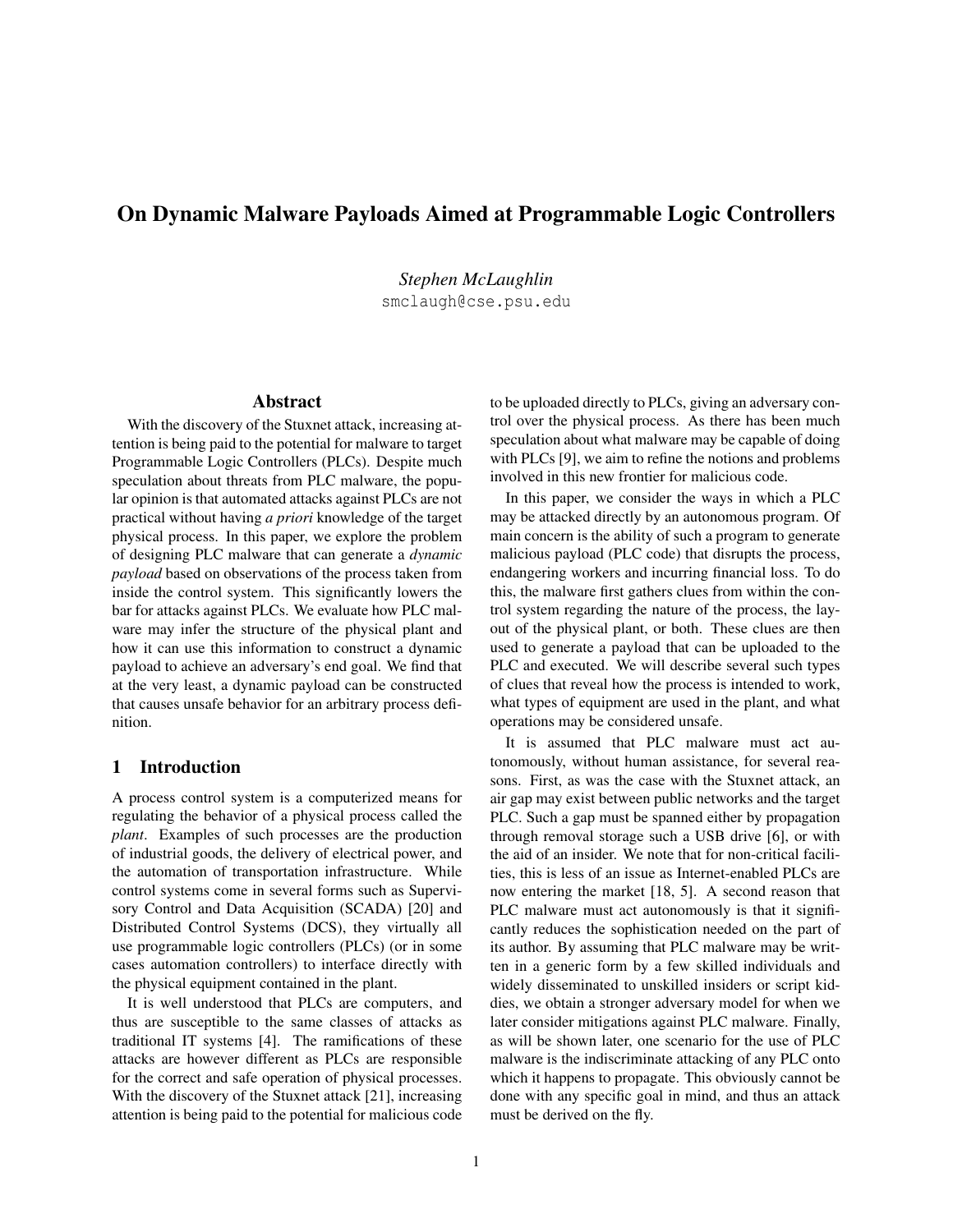

Figure 1: Pedestrian crossing with signal box inputs and outputs labeled.

The problem of autonomously generating a PLC payload is broken down into several steps. First, the malware author must specify a goal to be carried out in one or more target control systems. Once the PLC malware is inside the control system, it must at least read the PLC's code and data memory to obtain clues about the process structure and operations. Examples of such clues that will be covered later are the process fieldbus IDs of devices in the plant and the safety interlocks that prevent the process from entering unsafe states. If these clues are sufficient to carry out the goal, a payload is generated and executed on the PLC. Each of these steps will now be detailed after a summary of PLC functionality.

## 2 Logic Controllers

PLCs are the real-time systems that closely monitor and control plant devices to keep the process functioning correctly. Program execution on PLCs differs substantially from on general-purpose computers. A PLC program, often referred to as the *logic*, is executed within a loop many times per second. Each execution is called a *scan cycle*. During each scan cycle, a set of input variables *I* are read from the sensors in the plant and processed by the logic to produce a set of output variables *O* that dictate the behavior of each physical device. The logic may also maintain a set of internal state variables *C* and a set of timer variables *T* . Often, the addresses referenced by variables reveal which class it belongs to. In Siemens S7 PLCs for example, separate memory areas are used for *I*, *O*, *C*, and *T* .

While PLCs may be programmed in a number of different languages, e.g. relay ladder logic, most PLC programs can be represented as a set of Boolean expressions Φ. As this is a commonly used intermediate representation for logic verification [8, 15], we adopt it here as well. Each expression in  $\Phi$  is of the form  $y_i \leftarrow \phi_i$ , where  $y_i \in O \cup C \cup T$  is the result of evaluation and *Var*( $\phi$ *i*) ⊆ *I* ∪ *O* ∪ *C* ∪ *T* is the set of variables in the expression  $\phi_i$ . With the exception of timers, all expressions are evaluated using the values of variables at the beginning of the scan cycle. Thus, if one Boolean expression depends on the result of another, the value of the result from the previous scan cycle is used. In the case of timers, the time at the exact moment of evaluation is used.

For illustrative purposes throughout this paper, we use a simplified traffic light system for a pedestrian street crossing, based on the example in [11]. (See Figure 1.) In this system, the only input variable is the button used to request pedestrian crossing (*pressed*). The output variables control the signals for traffic green, yellow, and red  $(t_g, t_v, t_r)$  and pedestrian green and red  $(p_g, p_r)$ . An example of an expression in Φ for this system is:

$$
p_g \leftarrow pressed \wedge t_r
$$

which says that the pedestrian green light should be active only if the crossing button has been pressed and traffic has a red light ( $p_g$ ,  $t_r \in O$  and  $presed \in I$ ). It is a standard practice that each output variable is only assigned once in the logic. Thus,  $\neg (pressed \land t_r) \rightarrow \neg p_g$ .

A PLC is typically programmed from commodity systems over a serial connection. The programming machine in question is called the Master Terminal Unit or MTU. (Note that the MTU need not always be connected to the PLC, as this may sometimes only be the case when uploading new logic.) Along with uploading code to PLCs, MTUs may also upload configuration parameters, and collect plant statistics from the PLC. The MTU also represents the main entry point for PLC malware. Typically, the only security present between the MTU and PLC is a password-based authentication to the PLC before uploading new code. One can imagine the myriad ways in which malicious code on the MTU could bypass such a mechanism.

# 2.1 PLC Malware

Recent concerns surrounding PLC malware were spawned from the emergence of the Stuxnet virus [21, 6].<sup>1</sup> Without dwelling on the alleged purpose of the virus, we briefly describe Stuxnet's internal mechanics as detailed in [6]. Stuxnet had a sophisticated infection process which used code signed by two valid certificates, multivector propagation (including via USB), and Microsoft Windows zero-day exploits. The goal of Stuxnet's propagation is to reach the nodes in the SCADA system that are directly connected to the PLCs operating the target plant, i.e. the MTUs. Once executing on an MTU, Stuxnet uploads its payload of static code blocks to the PLC. At this point, the process is under malicious control.

<sup>&</sup>lt;sup>1</sup>There are several previous examples of malware having affected control systems unintentionally [12].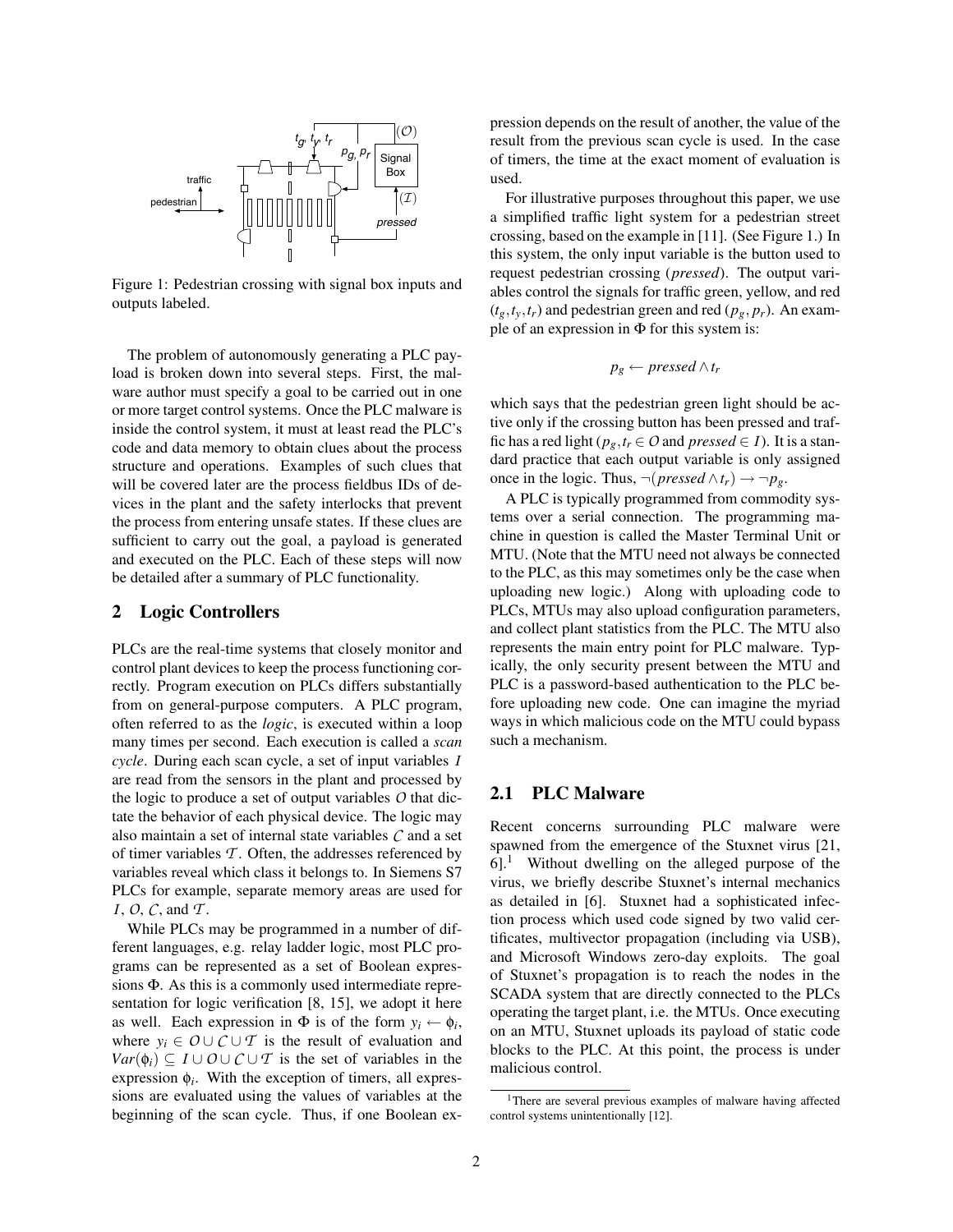

Figure 2: The basic steps for constructing a dynamic payload based on observations taken from within a process control system.

Because the payload was precompiled, it is believed that Stuxnet's authors had previous knowledge of the exact layout of the target process and plant. Thus, it is unlikely that its attack would succeed against any other facility besides the intended one. This need for *a priori* knowledge of the target is assumed to be the main mitigating factor against the more common occurrence of PLC malware. It is this belief that motivates our inspection of dynamic payload generation for PLC malware.

# 3 Dynamic Payloads

Figure 2 shows the basic steps PLC malware take to dynamically construct a payload against an unknown process. As with any malware, it must first *infect* (1) one or more hosts before executing its *payload*. Infection may occur via viral propagation, Trojan horse, insiders, or any other attack vector. PLC malware ultimately tries to infect a host that can reach a PLC. Because the details of the process are unknown at this point, a payload cannot yet be directly uploaded. Instead, the PLC's memory contents are read (2) for a step called *process analysis*, which produces a canonical *process representation* (3). This may require the use of a *format library* to decode proprietary binary formats. The process representation is then used by the subsequent *payload generation* step to create a payload that will achieve the *payload goal* in the plant (4). If payload generation is successful, then a payload tailored to the specific process may be uploaded to the PLC and executed.

For the remainder of this section, we describe techniques by which each of the above steps may be achieved.

#### 3.1 Payload Goals

A payload goal specifies the behavior that the adversary wishes to cause in the plant. It may be as simple as "Open all breakers in the electrical substation," or as complex as "Identify all incompatible regions of track and signal two trains to enter a conflicting route." It may also be very broad in scope, e.g. "Identify and violate all safety checks maintained by the PLC." Regardless of the exact goal, the dynamic payload will ultimately be a sequence of one or more assignments to output variables that achieves the goal in the plant. Thus, the payload goal can be thought of as a template for the dynamic payload, with the specifics being filled in by the steps of process analysis and payload generation.

# 3.2 Process Analysis

The job of process analysis is to convert the logic and data read from a PLC into a canonical process representation. A complete process representation should contain both a canonicalization of the PLC code, and the mapping from input and output variables to their corresponding sensors and devices in the plant. While the code can always be obtained by reading the PLC's function blocks, it may not be possible to obtain or infer the device mapping. The challenges associated with each task are described as follows.

Recovering the Boolean equations. The first step towards obtaining the process representation is to recover the set of Boolean equations Φ that represents the logic. Similar to the procedure for reverse engineering a typical computer program, the native code will have to be disassembled into mnemonics and then transformed to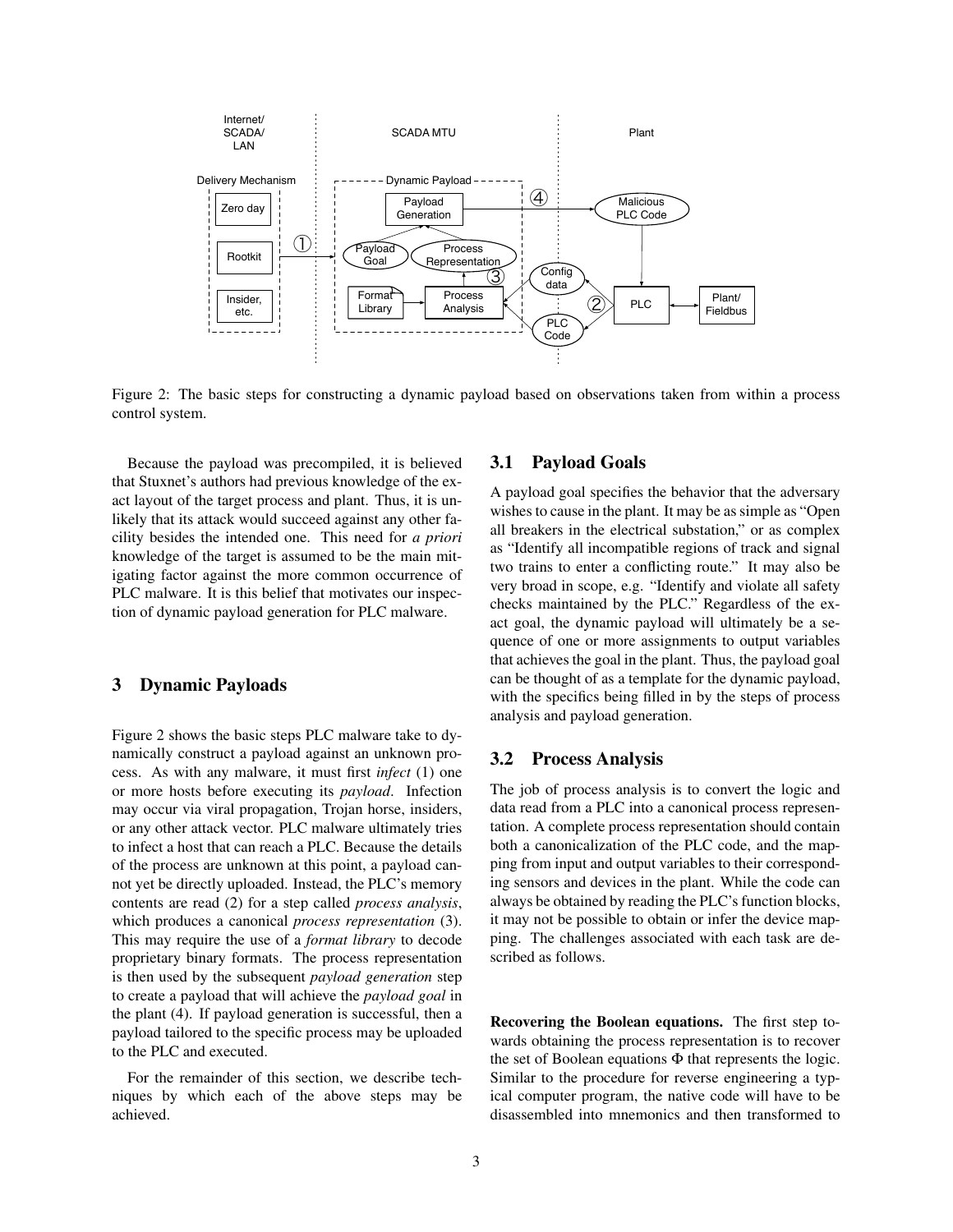the higher-level representation. The disassembling will require one module in the format library for each native binary execution format.

A good candidate for mnemonic language is the IEC 61131-3 Instruction List (IL) language [3]. IL is an assembly language for accumulator-based architectures that is supported at least partially by most popular vendors including Siemens, Rockwell Automation, and ABB. Because IL is accumulator based, it can be converted to a set of Boolean equations via a symbolic execution tracking the logic accumulator. As a proof of concept, we wrote a simple program to recover Boolean equations from Siemens' version of IL (called statement list) in under 200 lines of Standard ML code. Previous investigations have shown that the mapping for disassembly can be reverse engineered with concentrated manual effort [6].

Discovering Plant Devices. Given the capabilities of modern high-end PLCs, it is in some cases possible to extract a description of the plant directly from a PLC's configuration data. A prime example of this is the emerging use of *process fieldbuses* such as Profibus and Profinet, which is quickly becoming a dominant solution for industrial Ethernet [1]. In these protocols, each piece of plant equipment identifies itself by a unique ID number that specifies its vendor and model. By collecting the device IDs, PLC malware may infer higher-level aspects of plant behavior such as which safety properties are most critical. Fieldbus device information may be acquired in two ways: by querying system configuration data in the PLC or by executing a small fieldbus scan on the PLC. The former is stored in *system data blocks* in Siemens PLC's and the latter can be achieved by uploading the scanner program to the PLC from the infected MTU.

The device IDs themselves reveal no semantic information about the nature of a device or its purpose. However, there are Internet databases, e.g. on the Profibus website, that contain pairings of device ID with additional device information. These databases may be scraped by PLC malware authors. One additional complication arises from the fact that device information is collected via a specialized network protocol. Because fieldbus-enabled devices are not connected directly to the PLC's input and output ports, PLC malware must piggyback on existing fieldbus interface code to send commands to devices.

Inferring Plant Device Types. While the target PLC may not support fieldbus communication with devices, it may still be possible to infer the *types* of devices in the plant. This will however require some additional hints to the malware from its author regarding the nature of the plant. For example, if the target plant is a rail yard, then it is known that the two most common devices are signals and switches. One common safety requirement for rail yard automation is that a signal be activated several seconds before a switch is activated [10]. Pairs of signals and switches may be identified by searching for logic variables that are connected by such timing delays. Similar ordering relationships exist in the manufacturing processes, and the operation of switchgear in electrical substations [17].

# 3.3 Payload Generation

The payload generation step produces a PLC program that will execute the payload goal in a specific plant. It should also be recognized if this is not possible given the available information about the process. Payload generation may result with infeasible if either the process description contains insufficient information about the process to instantiate the payload goal, or if the goal is not relevant to the structure of the process.

Inferring Safety Interlocks. A *safety interlock* is a check in a PLC's logic that attempts to ensure the plant never enters some unsafe state. For example, an interlock may be used to make sure that an electrical substation only performs one switching operation at a time [17]. From the perspective of PLC malware, the safety interlocks offer a definition of how to make the plant perform unsafe operations. It may obtain the set of interlocks by analysis of the set of Boolean equations in the process representation.

Formally, safety interlocks my be stated as relationships among the variables in *O*. We can illustrate a basic interlock using the pedestrian crossing. The output variables  $p_r$  and  $p_g$  control the pedestrian's red and green lights respectively, and  $t_r$  and  $t_g$  control the red and green lights for traffic. A light is turned on only when its variable is true. Without even examining the implementation, one can imagine some interlocking properties. For example the state  $p_g \wedge t_g$  should never occur, or else traffic might conflict with pedestrians crossing. To ensure that this does not happen, an interlock statement such as  $p_g \rightarrow \neg t_g$  should be added to the logic. The presence of such a statement is immediately indicative to PLC malware that sending the signals  $p_g = 1$  and  $t_g = 1$  to the plant will cause an unsafe state, regardless of the meaning of the variables  $p_g$  and  $t_g$ .

Of course, the property  $\neg (p_g \land t_g)$  may be implicit in the implementation. For example, it may have been verified via formal methods that all executions preserve the desired property. For such implicit safety properties, it is not guaranteed that PLC malware can always infer an unsafe input to the plant (especially when the number of variables in the property becomes large). A significant body of work exists on property verification for control systems [8, 15, 7, 11, 10], which may be leveraged to find implicit safety properties. It is however important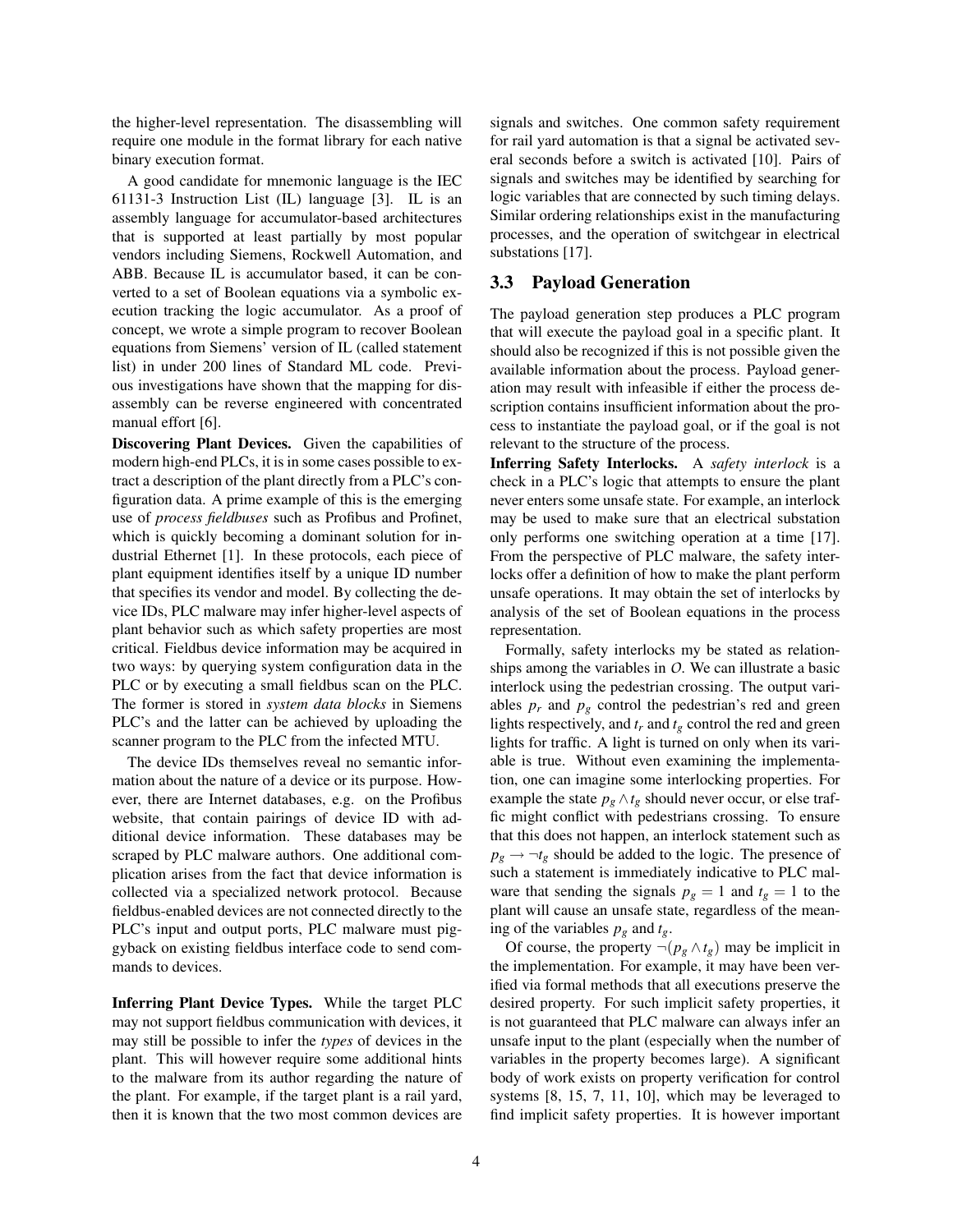

Figure 3: Dependency graph for traffic light control.

to differentiate between the problem of verifying a property and finding one. Even if the verification problem is tractable, the search space of possible properties can be quite large. Because the verification procedure can be quite difficult in practice, most safety properties are explicitly encoded in the process. Though it is worth noting that an equivalent rewriting of a process that contains only implicit properties could be an effective measure to thwart some dynamic malware payloads.

Inferring Plant Structure and Purpose. Before delivering a payload, PLC malware may want to test that the plant is of a specific class. Causing anomalous but harmless behavior due to misunderstanding of the purpose of the plant is likely to cause suspicion. The plant structure refers to the relationships (e.g. dependencies) between plant devices. One tool for achieving this is the dependency graph. Much like dependency graphs are used to statically find flows between variables in programs, they can be used to identify the flow of work between devices in a plant. Questions that a dependency graph can answer include which sensor inputs affect which devices, and the ordering of devices in the process' sequence of events.

An example of a process dependency graph for a fullfeatured traffic light control system (taken from [19]) is shown in Figure 3. We assume that it is only known if a variable is an input, output, state, or timer, labeled as i*n*, o*n*, c*n*, and t*n* respectively. There are at least two items of interest in the dependency graph. First, the six timers form a cycle, indicating that the process follows a set sequence of events in repetition. This means that the process is inherently sequential in nature as opposed to event driven. Second, the output variable o6 (top) depends on two other output variables, o1 and o4, and is not a dependency for any other variable. This suggests that o6 is interlocked into o1 and o4 as a terminal condition in the process. Indeed, inspection of the ladder logic reveals that o6 triggers an alarm condition when the two opposing green lights controlled by o1 and o4 are simultaneously active. Thus, the assignment (o1  $\leftarrow$  1, o4  $\leftarrow$ 1,  $06 \leftarrow 0$ ) will cause an unsafe state in the plant by disabling the alert signal when the green lights are conflicting. We have found that this same pattern reveals alarm states in ladder logic programs for industrial processes.

Compiling The Payload. The malicious payload is a piece of control logic that ultimately assigns values to output variables in order to disrupt proper plant behavior as described by the adversarial goal. In the absence of a specific goal, a measure such as violating all safety interlocks may also prove destructive. If the goal contains assignments to devices for which no variables have been discovered or inferred, then a payload cannot be compiled. Otherwise, a set of Boolean assignments is created, and assembled back into the PLC's native format. (The format libraries for this step are available from most vendors.) As was the case with Stuxnet, the malicious assignment may be embedded within the valid logic to remain stealthy for some time before executing.

#### 4 Related Work

Significant work has been done in the automation of exploit discovery and execution. Penetration testing frameworks such as Metasploit [14] and Canvas [2] use collections of known exploits to test the vulnerability of entire networks. Increasingly, these frameworks and tools are becoming applicable to process control systems. For example, The White Phosphorus and SCADA+ extension to the Canvas framework contain modules specifically for attacking SCADA networks [13]. Additionally, researchers have consistently identified vulnerabilities in SCADA systems. One study found over the course of ten years that SCADA systems exhibit all of the vulnerabilities found in IT systems ranging from arbitrary code execution, to cross site scripting, and denial of service [16]. Just as recently, a researcher released exploits for 34 new vulnerabilities in popular SCADA products [22].